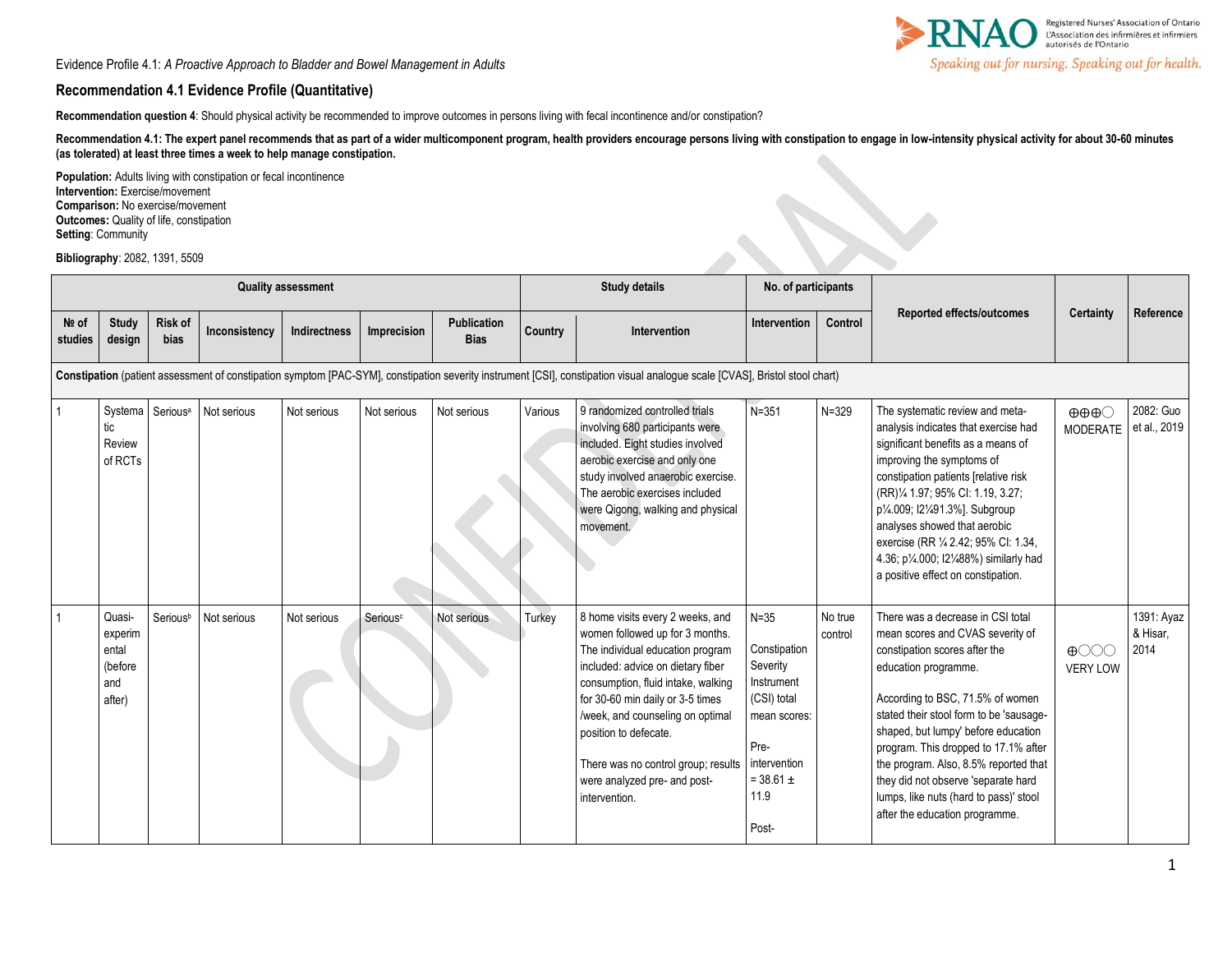

## Speaking out for nursing. Speaking out for health.

Evidence Profile 4.1: *A Proactive Approach to Bladder and Bowel Management in Adults*

| <b>Quality assessment</b> |                        |                              |               |              |             |                                                                                                                   | <b>Study details</b> |                                                                                                                                                                                                                                                                                                                                      | No. of participants                                                                                                                                                    |                                                                                                                                                         |                                                                                                                                                                                           |                                          |                                  |
|---------------------------|------------------------|------------------------------|---------------|--------------|-------------|-------------------------------------------------------------------------------------------------------------------|----------------------|--------------------------------------------------------------------------------------------------------------------------------------------------------------------------------------------------------------------------------------------------------------------------------------------------------------------------------------|------------------------------------------------------------------------------------------------------------------------------------------------------------------------|---------------------------------------------------------------------------------------------------------------------------------------------------------|-------------------------------------------------------------------------------------------------------------------------------------------------------------------------------------------|------------------------------------------|----------------------------------|
| Nº of<br>studies          | <b>Study</b><br>design | Risk of<br>bias              | Inconsistency | Indirectness | Imprecision | Publication<br><b>Bias</b>                                                                                        | Country              | Intervention                                                                                                                                                                                                                                                                                                                         | Intervention                                                                                                                                                           | Control                                                                                                                                                 | Reported effects/outcomes                                                                                                                                                                 | Certainty                                | Reference                        |
|                           |                        |                              |               |              |             | Quality of Life (patient assessment of constipation quality of life [PAC=QOL], 36 item short form survey [SF-36]) |                      |                                                                                                                                                                                                                                                                                                                                      | intervention=<br>$24.03 \pm 7.0$<br><b>CVAS</b><br>severity of<br>constipation<br>Pre-<br>intervention<br>$= 5.37 \pm 2.3$<br>Post-<br>intervention=<br>$2.43 \pm 2.2$ |                                                                                                                                                         |                                                                                                                                                                                           |                                          |                                  |
|                           | <b>RCT</b>             | Very<br>Serious <sup>d</sup> | Not serious   | Not serious  | Seriousb    | Not serious                                                                                                       | Egypt                | Physical activity and low caloric<br>diet in addition to routine standard<br>care for constipation for obese<br>women with chronic constipation.<br>Exercise intervention for 12 weeks,<br>3 times/week, each session lasting<br>60 min.<br>Control group received "standard"<br>care for constipation and same<br>low-calorie diet. | $N=62$<br>Overall PAC-<br>QOL score =<br>$1.38\pm0.53$<br>SF-36 PCS<br>score = $49.6$<br>$\pm$ 3.14<br>SF-36 MCS<br>score = $49.2$<br>$\pm$ 2.21                       | $N=63$<br>Overall<br>PAC-QOL<br>$score =$<br>$1.67 \pm$<br>0.36<br>SF-36<br>$score =$<br>$48.6 \pm$<br>2.33<br>SF-36<br>$score =$<br>47.1 $\pm$<br>2.41 | The study reported an improvement in<br>quality of life in persons living with<br>incontinence who underwent the<br>physical activity intervention in<br>comparison to the control group. | $\oplus \oplus \bigcirc \bigcirc$<br>LOW | 5509:<br>Tantawy et<br>al., 2017 |